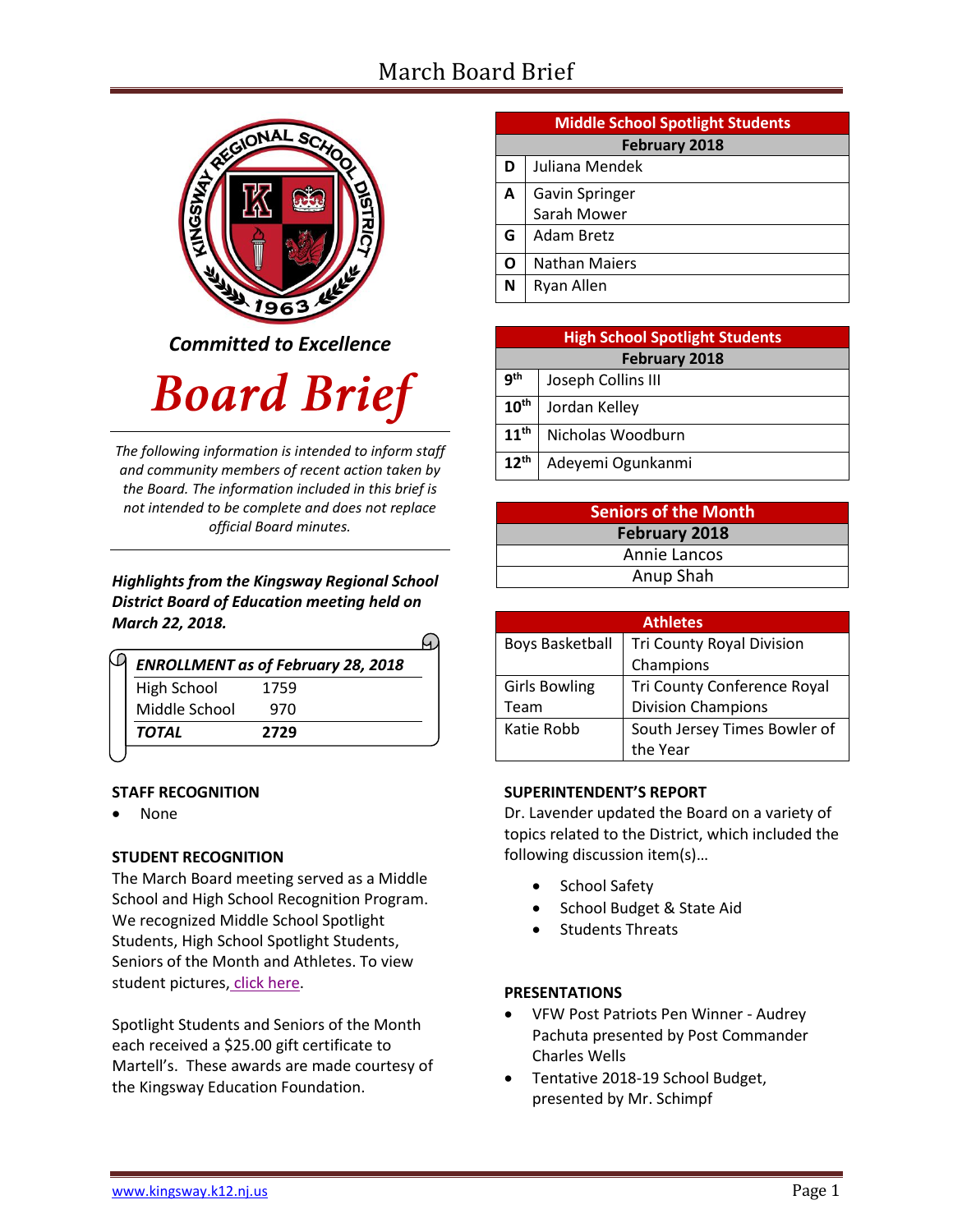#### **ATTENDANCE SUMMARY**

*2017-2018 Monthly Average % of Students in Attendance for* February*:*

| 2017-2018 Monthly Average %<br>of Students in Attendance |          |                                         |                            |  |  |
|----------------------------------------------------------|----------|-----------------------------------------|----------------------------|--|--|
| Grade<br>Level                                           | Feb<br>℅ | 2017-<br>2018<br><b>YTD</b><br>Avg<br>% | Past<br>6 Year<br>Avg<br>℅ |  |  |
| 7                                                        | 91.3     | 95.5                                    | 95.4                       |  |  |
| 8                                                        | 90.1     | 94.4                                    | 94.8                       |  |  |
| <b>Total MS</b><br>Average                               | 90.7     | 95.0                                    | 95.1                       |  |  |
| 9                                                        | 90.4     | 93.9                                    | 94.7                       |  |  |
| 10                                                       | 89.7     | 93.9                                    | 94.0                       |  |  |
| 11                                                       | 90.1     | 93.7                                    | 93.1                       |  |  |
| 12                                                       | 89.3     | 93.0                                    | 92.0                       |  |  |
| <b>Total HS</b><br>Average                               | 89.9     | 94.3                                    | 93.4                       |  |  |
| <b>District</b><br>Average                               | 90.3     | 94.6                                    | 94.2                       |  |  |

#### **PERSONNEL District Employment**

- Non-Certified Staff:
	- Gertrude Dallett (Bus Driver)
- Resignation:
	- Melinda Clunn (English as a Second Language Teacher)
	- Juan Martinez (Bus Driver)
- Schedule "B":
	- Various positions were approved.
- Substitute:
	- Rebecca Barb (LTS English as a Second Language Teacher)
	- Santino Collins (Custodian)
	- Thomas DeSimone (Per Diem Substitute Teacher)

• Phyllis Bergin (Secretary)

#### **High School Employment**

- Resignation:
	- Lauren Smith (Chemistry Teacher)
- Schedule "B":
	- Various positions were approved.
- Substitute:
	- Kevin Costill (LTS English Teacher)
- Leaves of Absence:
	- Laura Newton (Special Education Teacher)

#### **Middle School Employment**

- Retirement:
	- Roberta Burlock (Special Education Teacher)
- Substitute:
	- Danielle McKeown (LTS Guidance Counselor)
	- Eric DeDonatis (LTS MS Italian Teacher)

# **FUNDRAISERS**

- **4/9/2018 to 4/20/2018 SADD.** The SADD students will encourage kids to sign the project prom promise not to drink and drive and they will receive a ticket to win a Chinese Auction basket.
- **4/16/2018 to 4/27/2018 NHS.** The NHS will be collecting items to provide military care packages for 5 to 10 Kingsway graduates currently in the military.
- **4/27/2018 Student Council.** The Student Council will be hosting a Video Game Tournament. The funds will support the buying of supplies for the Teacher Appreciation Celebration.

#### **FIELD TRIPS/ASSEMBLIES**

 **04/19/2018–** The French III, IV, V and AP classes will be traveling to New York City.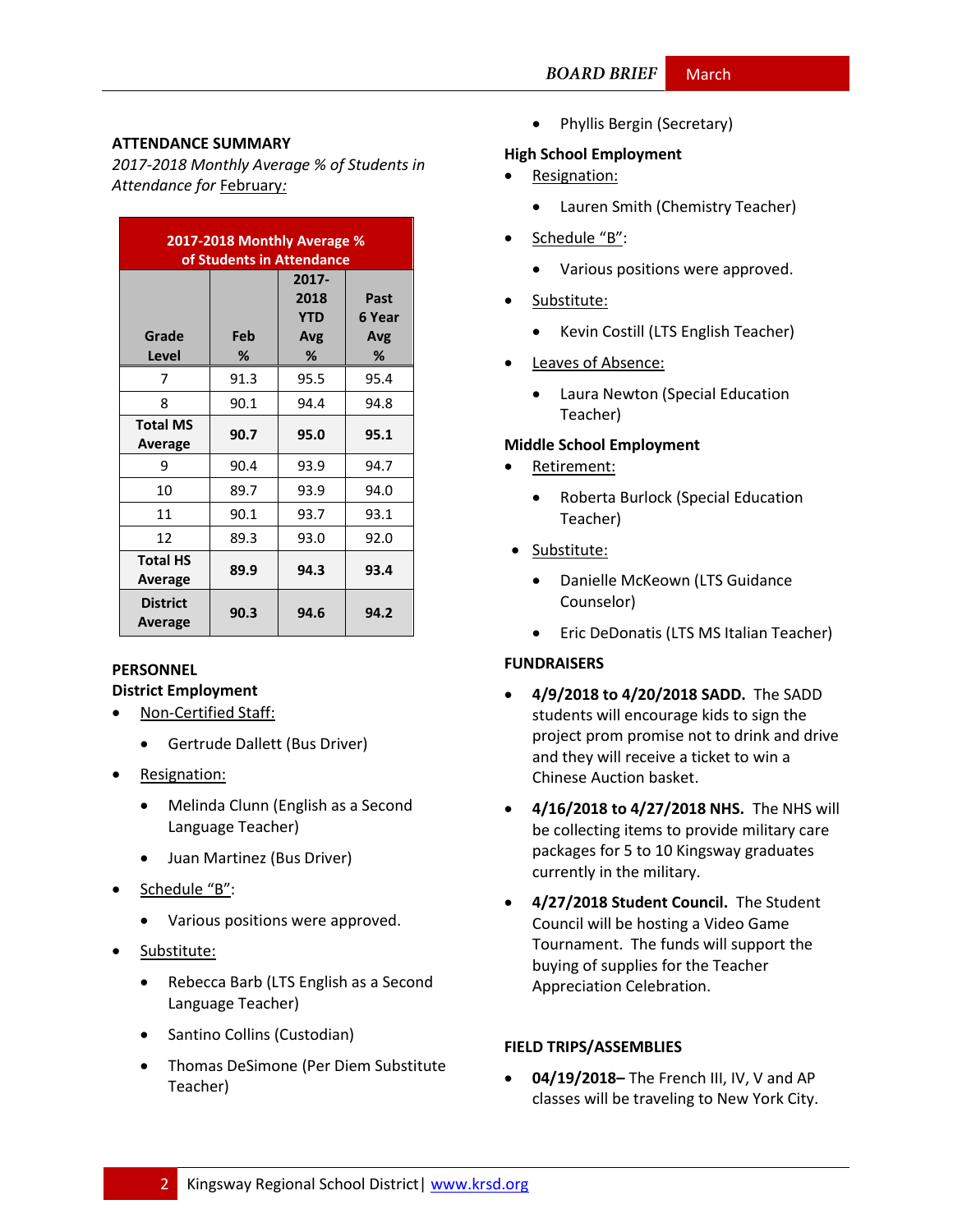- **4/20/2018 –** The Art Students and NAHS will be traveling to the Teen Arts Festival in Elmer, New Jersey.
- **5/12/2018 –** The Drama Club, Public Speaking and Debate Classes will be traveling to the Dumont High School.
- **4/27/2018 –** The Middle School students will be traveling to the Rowan University Fossil Park.
- **4/27/2018 –** A Student Council student will be traveling to a NJASC meeting at Ocean City High School.

| School/     | <b>Time</b>     | <b>Drill</b>      |  |
|-------------|-----------------|-------------------|--|
| <b>Date</b> |                 |                   |  |
| HS          | Start: 10:18 AM | Lockdown          |  |
| 02/23/2018  | End: 10:33 AM   | Drill             |  |
| <b>HS</b>   | Start: 09:35 AM | <b>Fire Drill</b> |  |
| 02/27/2018  | End: 09:43 AM   |                   |  |
| <b>MS</b>   | Start: 09:35 AM | <b>Fire Drill</b> |  |
| 02/15/2018  | End: 09:42 AM   |                   |  |
| <b>MS</b>   | Start: 09:40 AM | Lockdown          |  |
| 02/22/2018  | End: 09:50 AM   | Drill             |  |

#### **EMERGENCY DRILLS/CALLS**

#### **[POLICY](http://www.straussesmay.com/seportal/Public/DistrictPolicyTOC.aspx?id=f0cc945ef3894b8d9ad5f87d948ca425&PolicyID=)**

The Board recommended the following for **FIRST** reading for revisions and/or adoption.

None

The Board recommended the following for **SECOND** reading for revisions and/or adoption.

None

#### **PROGRAMS**

The Board approved the following programs:

2017 – 2018 Spring Athletic Schedule

#### **AWARD(S) and SCHOLARSHIP(S)**

The Kingsway Youth Field Hockey Award

#### **OUT OF DISTRICT/TWILIGHT PLACEMENT**

The Board approved the following out of district/twilight placement:

None

#### **BUSINESS, FACILITIES & FINANCE**

- **The Board approved the Board Secretary's Report and Bill List.**
- **Receipt and Acceptance of Student Activity and Athletic Account Financial Reports.** The Board accepts as filed the Middle School, High School and Athletic financial reports for the period ending February 28, 2018.
- **Donation from Ryan's 41319 Foundation.**  The Board accepted a donation from the Ryan's 41319 Foundation for podium and plaque construction as well as maintenance free landscaping at the baseball field.
- **TSA Custodian Appointment.** The Board appoints Newport Trust Company (NTC) as custodian of the District's Vanguard TSA.
- **Health Benefit Proposals.** The Business Administrator shall solicit proposals to determine which proposal, if any, meets the District's dual goals of providing health care and creating economies for the taxpayers.
- **FY18 ESEA Application Amendment.** The Board authorized the submission of an amendment to its FY18 ESEA application to appropriate carry-over funds from the FY17 allocation.
- **ACES Natural Gas Purchase.** The Board agreed the NJSBA will meet from time to time during the effective period as defined to solicit bids from natural gas suppliers for retail natural gas supply services.
- **ACES Electric Purchase.** The Board agreed the NJSBA will meet from time to time during the effective period as defined to solicit bids from electric power suppliers for electric generation services.
- **2018-2019 Tentative Budget.** The Board authorized the submission of the 2018-2019 tentative budget for submittal to the